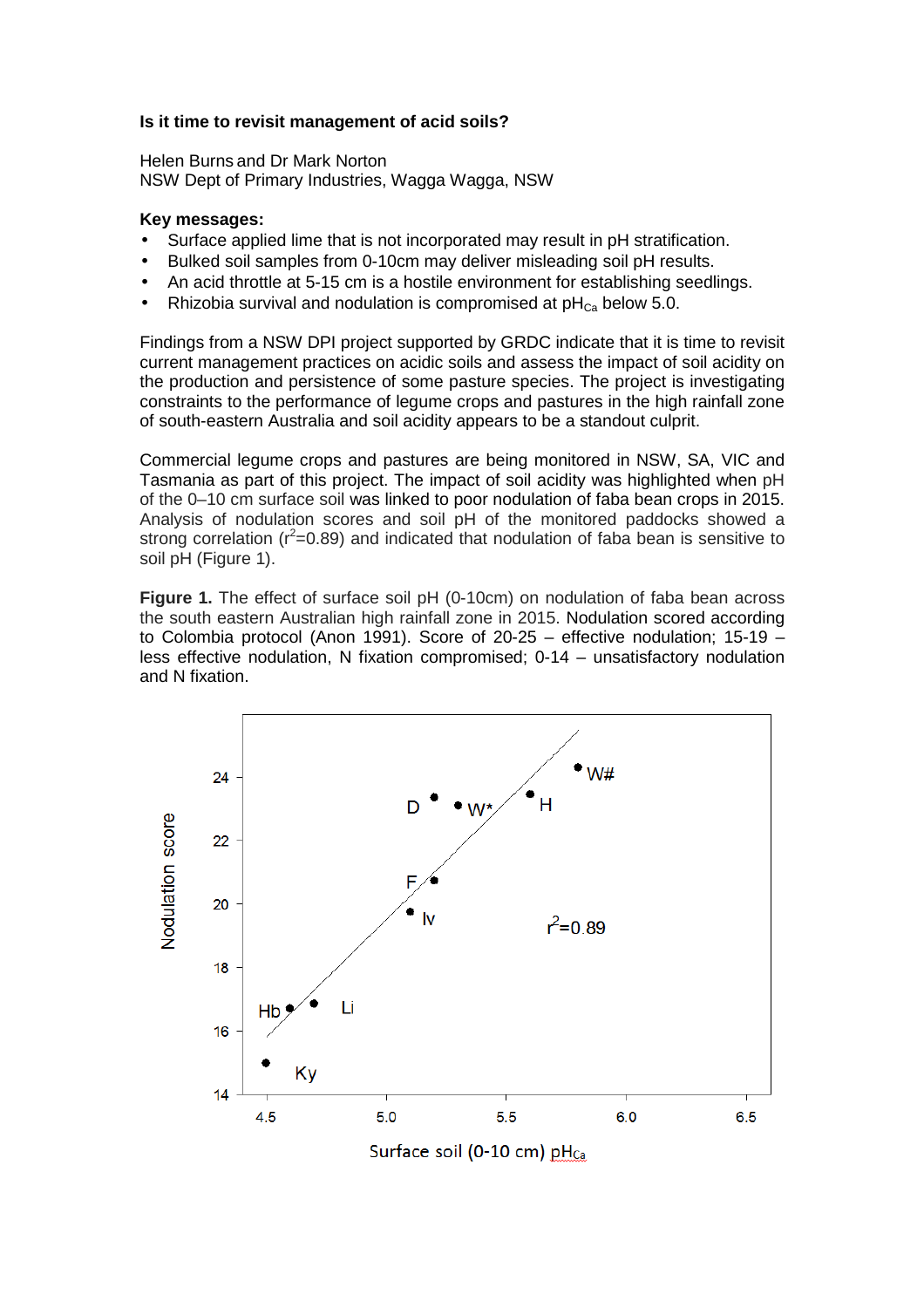Sites of sampling include Kybybolite, S.A. (Ky), Holbrook, NSW (Hb), Lismore, Vic (Li), Inverleigh, Vic (Iv), Frances, SA (F), Darlington, Vic (D), Willaura, Vic (W) and Henty, NSW (H).  $W^*$  = after wheat,  $W#$  = after canola.

Faba bean is reportedly sensitive to aluminium and  $pH<sub>Ca</sub>$  below 5.0 and the survival of Group F rhizobia (specific to faba bean) is compromised at pH below 5.0. Group F rhizobia are more sensitive to low pH than Group C (clover) rhizobia and more tolerant than Group AL (lucerne) rhizobia (Drew et al 2012).

Some growers had specifically tested 0-10 cm topsoil samples, to ensure pH levels were suitable to support faba bean. For example the  $pH_{C2}$  of 0-10 cm sample from the Holbrook site tested 5.2. Further investigation of the Holbrook, Kybybolite and Lismore sites and other poorly nodulated crops reported by consultants revealed that root development was concentrated near the soil surface.

The fact that most of these crops were sown into paddocks with a recent lime history, surface-applied but not incorporated, prompted the project team (Dr Mark Norton and Helen Burns of NSW DPI, Wagga Wagga Agricultural Research Institute) to collect soil samples at intervals to a depth of 15 cm. At the Holbrook site the average  $pH_{Ca}$ of the surface 0-2 cm is 6.5, but ranges from 5.2 to 7.5, and is only 4.2 at a depth of 8-10 cm. The combination of soil acidity and aluminium toxicity (35% exchangeable aluminium below 10 cm) is an 'acid throttle', which severely restricted root growth and nodulation of faba bean plants (Figure 2).

**Figure 2.** Faba bean plants collected at early flowering stage from the Holbrook (NSW) crop were poorly nodulated with root growth restricted by acidic layers at about 6 cm. Despite a history of 4t/ha of lime since 2009, the  $pH_{Ca}$  of the surface 0-2 cm averaged 6.5 (range of 5.2 to 7.5), 5.0 at 4-6 cm, 4.2 at 8-10 cm (range of 4.1 to 5.0), and 4.3 at 12-14 cm.

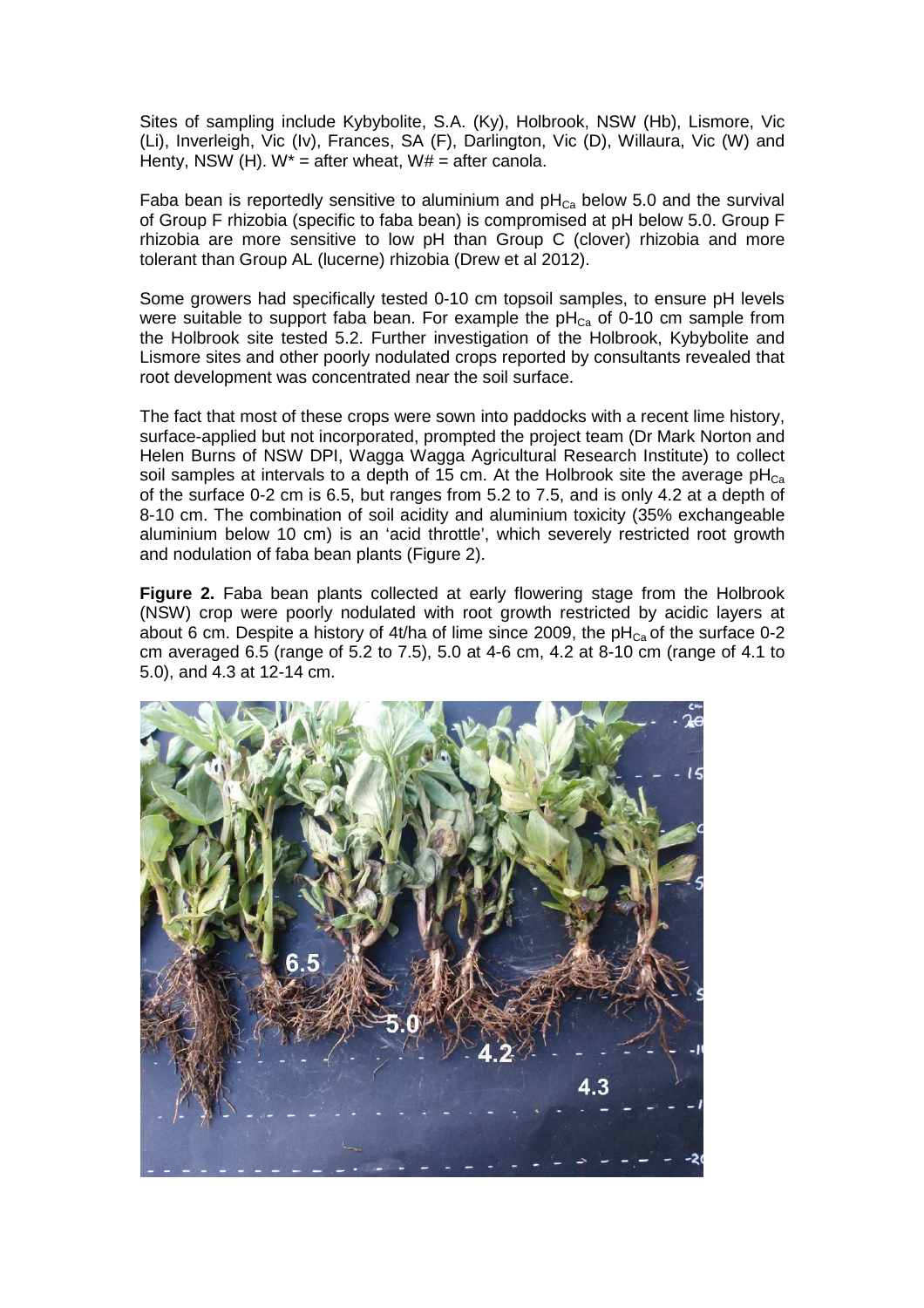**Table 1.** The pH<sub>Ca</sub> readings from soil collected from commercial paddocks show that surface-applied lime with limited incorporation has had limited effect on increasing subsurface pH, compared with incorporation to 10 cm.

| Depth (cm) | Wickliffe, Victoria         |                                |                                | Holbrook, NSW                    |
|------------|-----------------------------|--------------------------------|--------------------------------|----------------------------------|
|            | Lime not incorporated*      |                                | Lime incorporated<br>to 10cm** | $pH_{Ca}$ –<br>representative of |
|            | Area of poor<br>crop growth | Area<br>of good crop<br>growth |                                | paddock#                         |
| $0 - 2$    | 5.3                         | 7.3                            | 6.8                            | 6.5                              |
| $5 - 7$    | 3.8                         | 4.8                            | 5.3                            | 4.9                              |
| $12 - 14$  | 3.8                         | 4.3                            | 4.8                            | 4.3                              |

\*Lime surface-applied at 2.5t/ha in 2006 and 2013, not incorporated.

\*\* Lime surface applied at 2.5t/ha in 2006, not incorporated. Limed again in 2012 and incorporated to 10 cm.

# Lime surface-applied at 2t/ha in 2010 – not incorporated, and 2t/ha in 2015 - shallow incorporation with a speed tiller.

The soil pH results from commercial paddocks show that surface-applied lime, which is not incorporated, has very little effect below the surface layers. The faba bean experience suggests that the common practice of lime application with minimal incorporation may not adequately increase soil pH in the rooting zone to ensure establishment and persistence of key pasture species, including lucerne, clover, phalaris, ryegrass and tall fescue.

The issue of pH stratification in the topsoil and an acid throttle in the upper layers of the rooting zone was reported in the 1980s before lime application was widely adopted (Bromfield et al, 1983, 1987; Conyers and Scott 1989), and later in mixed farming areas with a history of lime application (Gummer et al 2006). The recommendations for managing topsoil acidity advise that lime should be incorporated to a depth of 10 cm in order to achieve a rapid lime response. In addition, based on research results from the long-term lime experiment near Wagga Wagga in southern NSW (Conyers and Li, 2006), subsoil pH can be increased slowly over time by liming sufficiently to maintain a  $pH<sub>Ca</sub>$  of 5.5 in the top 10 cm.

The link between soil pH and poor nodulation of faba bean crops highlights a need to review the current approach to acid soil management. We need to assess the impact of pH stratification on nodulation of legume species and the establishment, root growth and, therefore, persistence of those pasture species sensitive to acid soils. The widespread adoption of no-till systems means that lime incorporation is often inadequate. The benefits of a strategic cultivation need to be weighed against potential cost. Conyers (2015) reports that a single cultivation will cause minimal damage to soil physical properties and that the bulk of recovery will occur in one to two years.

## References:

Anon (1991) Field Guide to Nodulation and Nitrogen Fixation Assessment Land Management Handbook. British Colombia Ministry of Forestry. ISBN 0-7726-7279-2